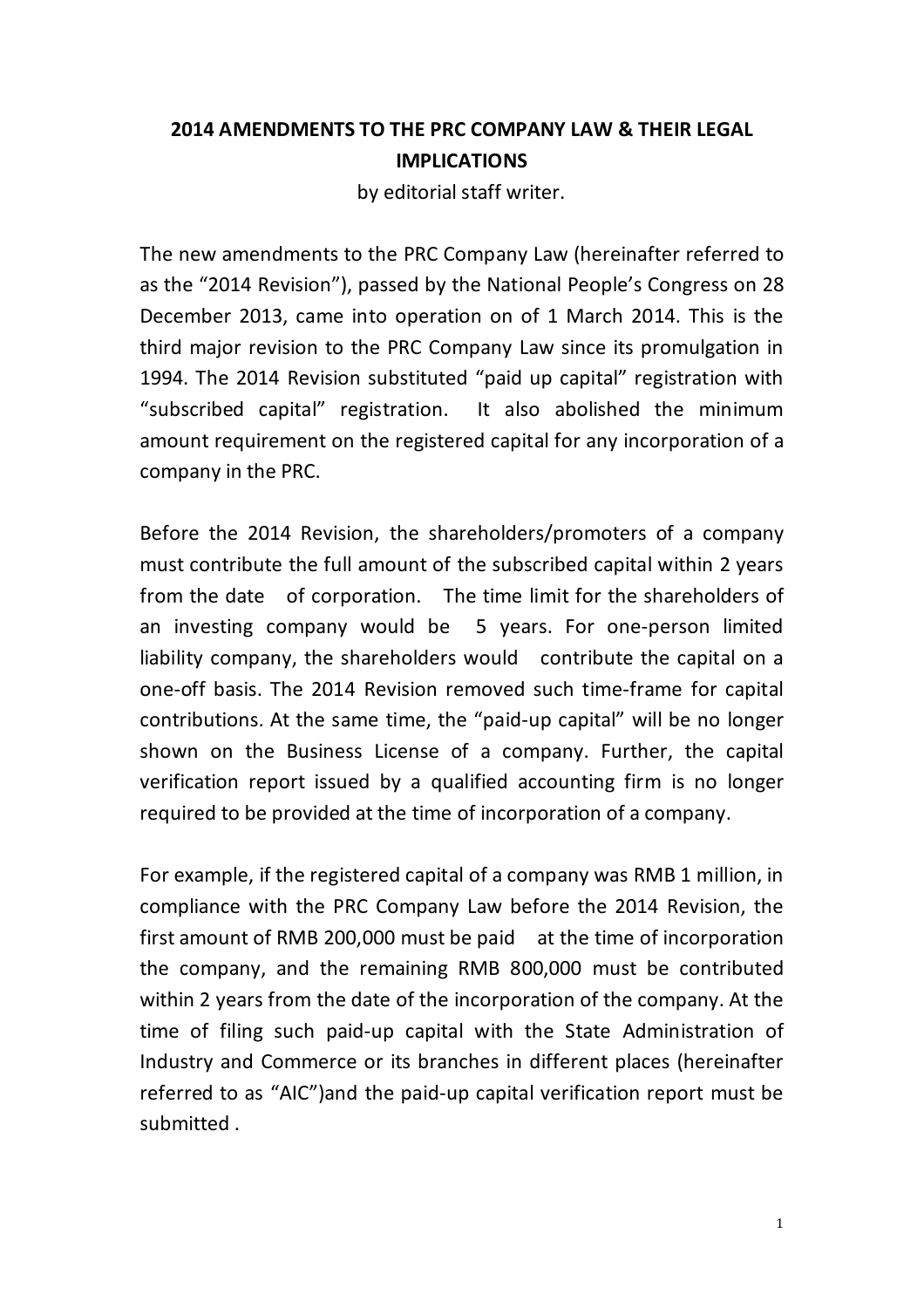But now, with the coming effect of the 2014 Revision, the shareholders have the complete freedom to decide, without mandatory requirement on the timeframe, in the contribution of the RMB 1 million.

The 2014 Revision also removed the minimum amount requirements on the registered capital, namely, at least RMB 30,000 for a limited liability company, RMB 100,000 for a one-person limited liability company, and RMB 5 million for a joint stock company. The requirements on specific percentage for the first contribution and the specific proportion for the monetary contribution have also been removed.

Hence, the threshold for company incorporation is more flexible and this greatly stimulate the small-medium-scaled investors to establish their own business entities more actively. Under this regime, it is possible to to set up a company with a one dollar registered capital in the PRC.

Investors need to note the following under the 2014 Revision:

- 1. As it is so easy to incorporate a company with little capital requirement, the investors may not pay much attention to the reputation and credit of the company. Further, a company needs adequate capital to for its operational activities especially at the beginning of incorporation.
- 2. According to the 2014 Revision, shareholders/promoters can agree onthe amount of the subscribed capital, the method of contribution and the timeframe of contribution. All these issues have to be contained and evidenced in the Articles of Association, which are contractually binding on the shareholders and promoters. An investor is not wise to subscribe capital that is beyond his capability. He will assume liability to the company to the extent of his subscribed capital contribution. The more he subscribes the capital contribution, the heavier the liability will be on his shoulders.
- 3. It is expressly provided by the 2014 Revision that if laws, regulations, or State Council's orders state otherwise with respect to the paid-up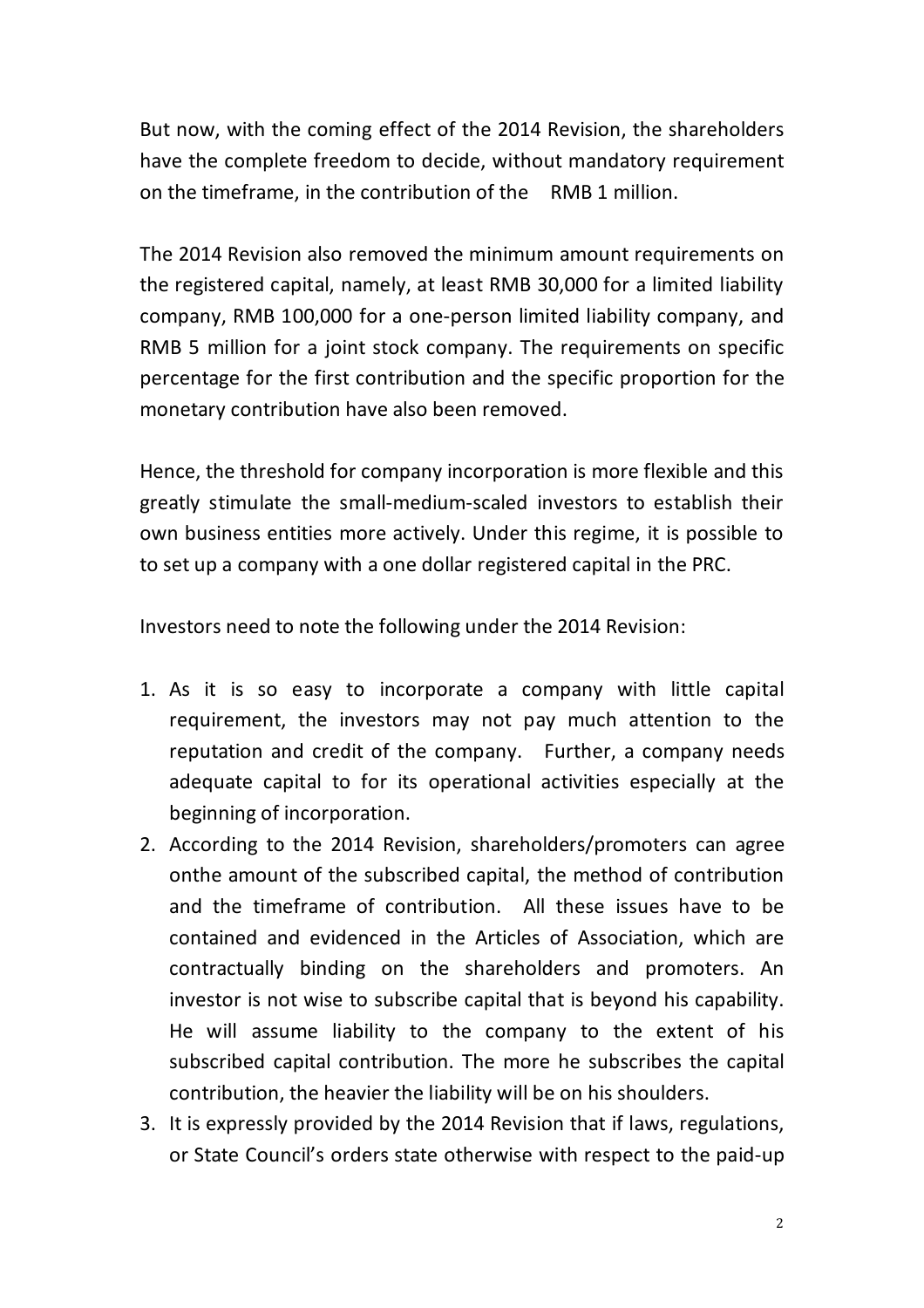capital or the minimum requirements of registered capital, such laws, regulations, or State Council's orders will prevail. Companies in certain industries are still subject to mandatory requirements and limitation on the paid-in capital and minimum amount of registered capital, such as securities, funds, trust, commercial banks, financial leasing and management, insurance, foreign-invested investment companies, culture industry, construction, pawn, tourism, transportation, telecommunication, labor dispatch, and so on.

Following the enactment of the 2014 Revision, there are changes in some laws and regulations in pace with the new Company Law, as well as some new policies of the administrative departments to clarify and simplify the relevant approval or registration procedures. We will provide some examples of changes in the laws and regulations relating to foreign invested enterprises and new policies introduced by the AIC.

Same as the previous revisions, the 2014 Revision provides that "limited liability companies and companies limited by shares with foreign investment will be governed by this law; if the laws of foreign investment have different provisions, the laws of foreign investment shall prevail."

In February 2014, State council introduced "Decisions of State Council on Abolishment and modification of Some Administrative Regulations (2014)", abolishing two administrative regulations relating to the capital contribution for equity joint ventures, and modifying another eight administrative regulations.

The modifications to the administrative regulations relating to wholly foreign owned enterprises, equity joint ventures and contractual joint ventures (jointly referred to "FIEs", namely foreign invested enterprises) have removed the limitations on the timeframe for capital contribution and the proportion of monetary contribution, the necessity of submitting capital verification report, and the requirement that "the registered capital should match the business scale", and have added that